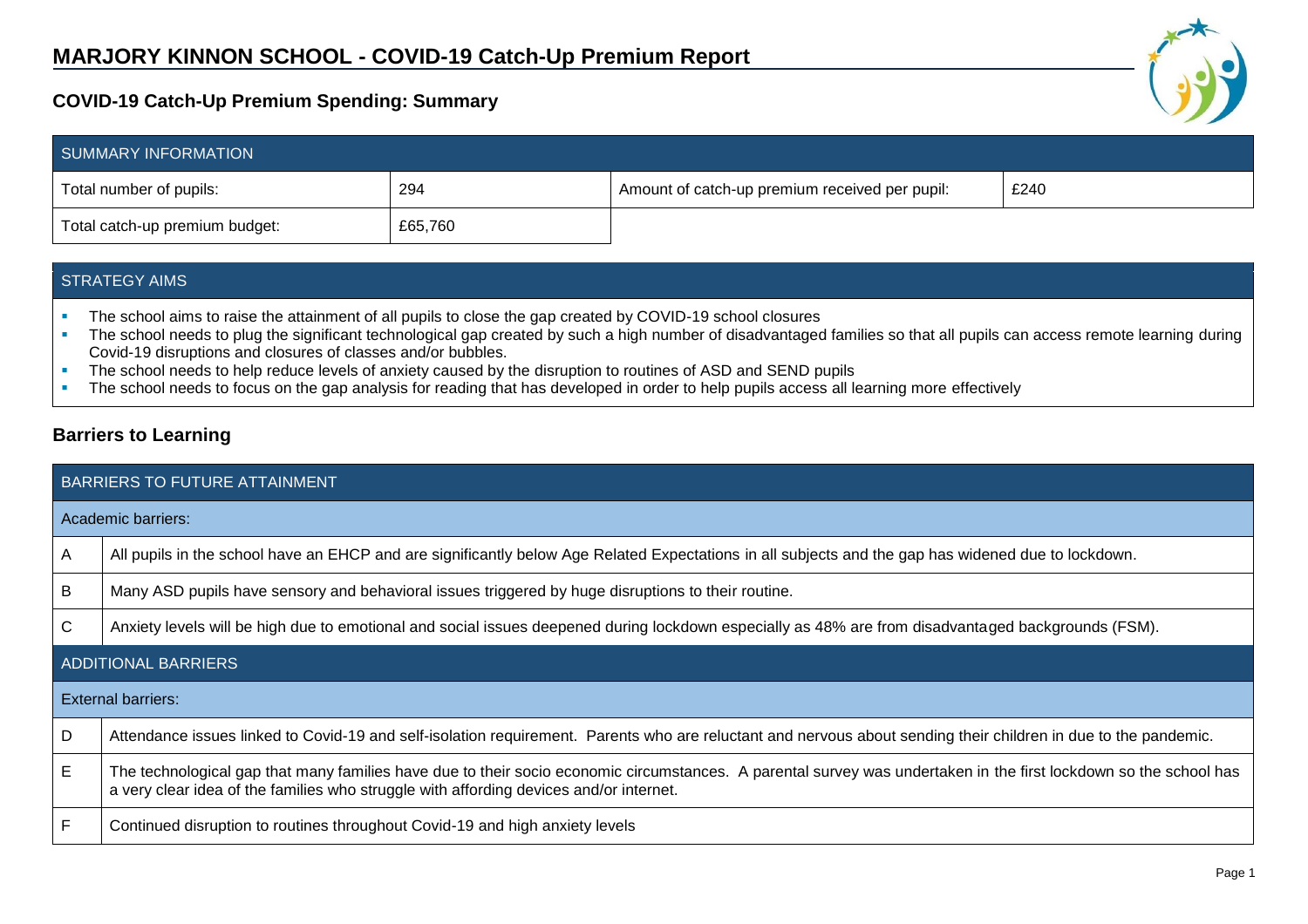## **Planned Expenditure for Current Academic Year**

| <b>QUALITY OF TEACHING FOR ALL</b>                                                                                                          |                                                                                                                                                                                                                                                                                                                                                                                                                                                           |                                                                                                                                                                                                                                                                                           |                                                                                                                                                                                                     |                            |                               |  |  |
|---------------------------------------------------------------------------------------------------------------------------------------------|-----------------------------------------------------------------------------------------------------------------------------------------------------------------------------------------------------------------------------------------------------------------------------------------------------------------------------------------------------------------------------------------------------------------------------------------------------------|-------------------------------------------------------------------------------------------------------------------------------------------------------------------------------------------------------------------------------------------------------------------------------------------|-----------------------------------------------------------------------------------------------------------------------------------------------------------------------------------------------------|----------------------------|-------------------------------|--|--|
| Action                                                                                                                                      | Intended outcome and<br>success criteria                                                                                                                                                                                                                                                                                                                                                                                                                  | What's the evidence and<br>rationale for this choice?                                                                                                                                                                                                                                     | How will you make sure it's implemented<br>well?                                                                                                                                                    | Staff lead                 | When will you<br>review this? |  |  |
| Teachers use<br><b>Assessment tool PAPS</b>                                                                                                 | Pupils make good progress,<br>as defined by teachers or<br>subject coordinators, in<br>their EHCP outcomes.<br><b>Teachers use B Squared</b><br><b>PAPS to monitor the</b><br>progress; pupil and parent<br>response to progress;<br><b>Leadership Team to monitor</b><br>and target support as<br>needed; gather parent/pupil<br>views on EHCP progress<br>and Annual Reviews.<br>At least 90% of all pupils<br>will achieve or exceed their<br>targets. | We know our SEND pupils<br>achieve small step targets that<br>are individualized and set as<br>part of their EHCP Annual<br>Reviews.<br>These targets are individual<br>and personalised and will be<br>focused on the gap analysis<br>data identified by teachers in<br>the Autumn Term. | SLT and Line Managers hold regular Pupil<br>Progress Review Meetings throughout the<br>year to monitor and keep pupils on track<br>and ensure challenge is built in for those<br>exceeding targets. | HT / DHTs /<br><b>AHTs</b> | <b>July 2021</b>              |  |  |
| Academic 1:1<br>interventions will be<br>tailored to individual<br>pupil's and their gaps<br>as identified in teacher<br>assessment (above) |                                                                                                                                                                                                                                                                                                                                                                                                                                                           |                                                                                                                                                                                                                                                                                           | TA appraisals will identify pupils and 1:1<br>time will be built into lessons for catch up<br>targets identified to be taught.                                                                      | Teachers /<br>TAs / SLT    | <b>July 2021</b>              |  |  |
| Total budgeted cost:                                                                                                                        |                                                                                                                                                                                                                                                                                                                                                                                                                                                           |                                                                                                                                                                                                                                                                                           |                                                                                                                                                                                                     | £0.00                      |                               |  |  |